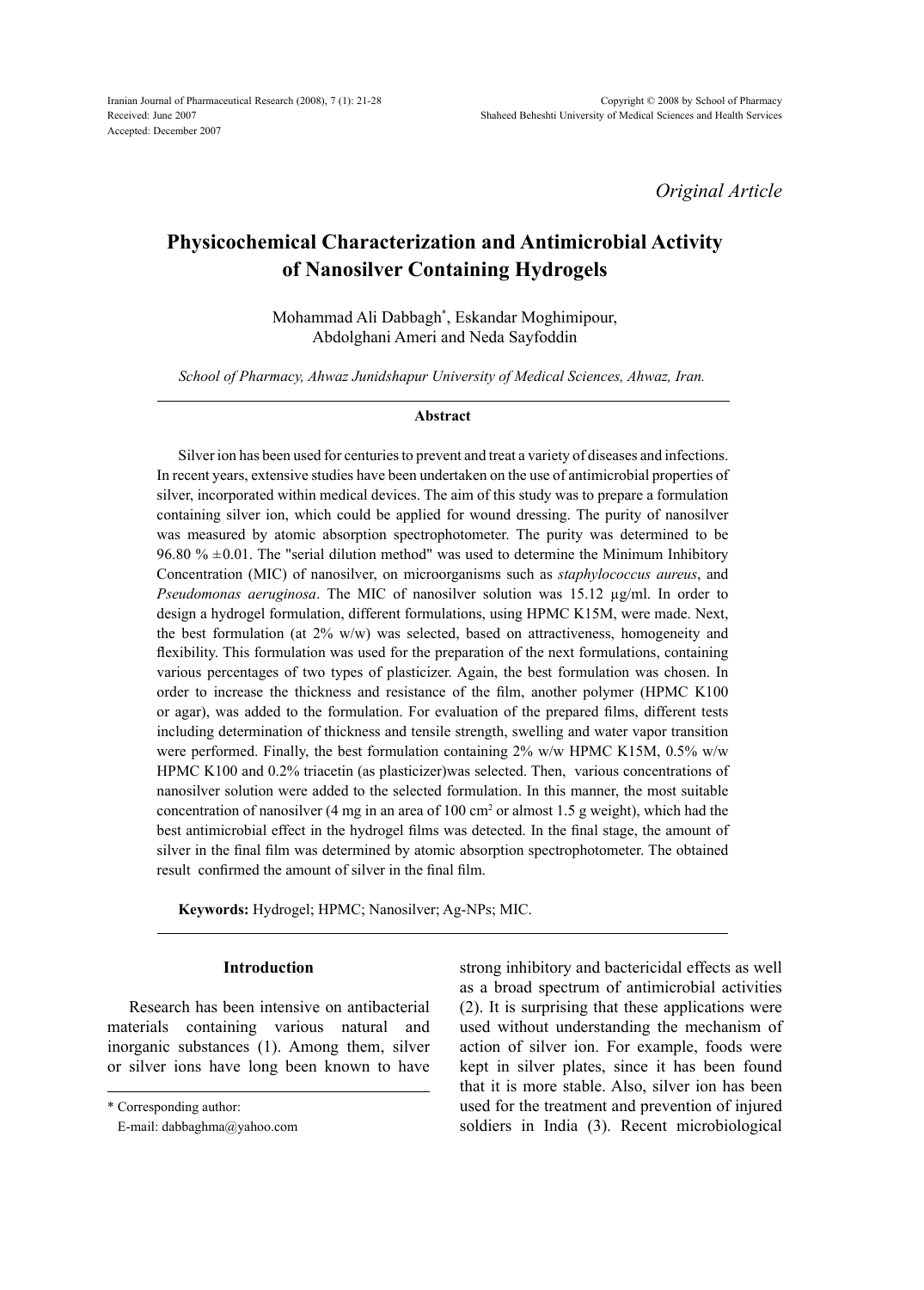and chemical experiments implied that the interaction of silver ion with thiol groups, plays an essential role in bacterial inactivation (4). Nowadays, the antimicrobial properties of silver are used in so many cases and its mechanism is known as inactivation the cellular metabolism or restraining the growth of cells. Silver weakens breathing of the bacterial cell and affects the circle of transference of electrons and also deranges the transit of materials from bacterial membrane (5). Possessing high specific surface area and a high fraction of surface atoms, metal nanosilver has been studied extensively due to it's unique physicochemical characteristics, such as catalytic and antimicrobial activity, optical, electronic and magnetic properties (6). It can be expected that the presence of a high specific surface area and fraction of surface atoms of nanosilver, could lead to high antimicrobial activity compared to bulk silver metal.

Silver does not interfere with the medical properties of drugs and it is being widely used. There are four major methods to use silver for antimicrobial purposes: traditional coating method with silver, slight absorption of silver in hydrogel bases, mixing silver with other materials and the use of nanoparticles (7).

Also, there are two necessary conditions to achieve the maximum antimicrobial effect of silver, namely a large surface area of silver (nanoparticle) and presence of a sufficient amount of moisture in hydrogel. Adding silver in nano- form to polymerich hydrogel systems, provides both of these conditions for more effectiveness of silver (8). The aim of this study was to prepare a formulation containing silver ion, which could be applied for wound dressing. The other purpose was to examine the antibacterial activity of silver nanoparticles (Ag-NPs) against *Staphylococcus aureus* and *Pseudomonas aeruginosa.*

### **Experimental**

# **Materials**

Nanosilver (Ag-NPs) was obtained as a donation from (Nano-naseb) Iran; Hydroxypropylmethylcellulose (Methocel K15 M, and Methocel K 100) was obtained as a gift from Colorcon Ltd. (U.K.); Triacetin, Dibutyl phthalate and Polyvinyl pyrollidone (PVP) were obtained from Merck, Germany. Culture media (Triptone soy agar from Pronadisa, Spain), were also used in this study.

#### **Methods**

*Identification and determination of purity of Nanosilver*

Identification and determination of nanosilver was performed with an atomic absorption instrument (Anal.Tech., England) using standard curve of silver nitrate (9).

#### *Preparation of hydrogel base*

Gels (100 g portions) were prepared by heating two thirds of the total amount of freshly prepared distilled water to 80 °C and then adding the required amount of polymer for dispersion. Following the addition of the required amount of plasticizer, the gels were thoroughly mixed. Cold water was then added to bring gels up to weight. The gels were triturated for 1 h to a uniform consistency and left overnight to equilibrate. Gels were centrifuged at 500 rpm for 20 min, and were then poured into special glass vessels  $(10 \times 10 \text{ cm}^2)$ . The gels were dried at 55 °C in an oven for 24 h (10).

*Preparation of hydrogel containing one type of polymer*

Gels containing 1, 2, 3, 4 and  $5\%$  w/w of HPMC K15 M; 5, 8 and 10% w/w of HPMC K 100 and 1, 3 and 5% w/w of PVP 700000 with 0.2% w/w of either dibutyl phthalate or triacetin, as plasticizer, were made. Then, the gels were evaluated from the appearance point of view. The best formulation, among the prepared gels, was chosen and new formulations with different concentrations of plasticizers (0.4, 0.6, 0.8, 1 and 1.5% w/w based on polymer content) were prepared. The prepared gels were examined from the point of view of flexibility and the best formulation was chosen in the next step.

*Preparation of hydrogels containing two types of polymers*

Different amounts  $(0.5, 1 \text{ and } 2\% \text{ w/w})$ of either Agar or HPMC K 100 were added to each formulation. The prepared formulations were compared from the point of view of their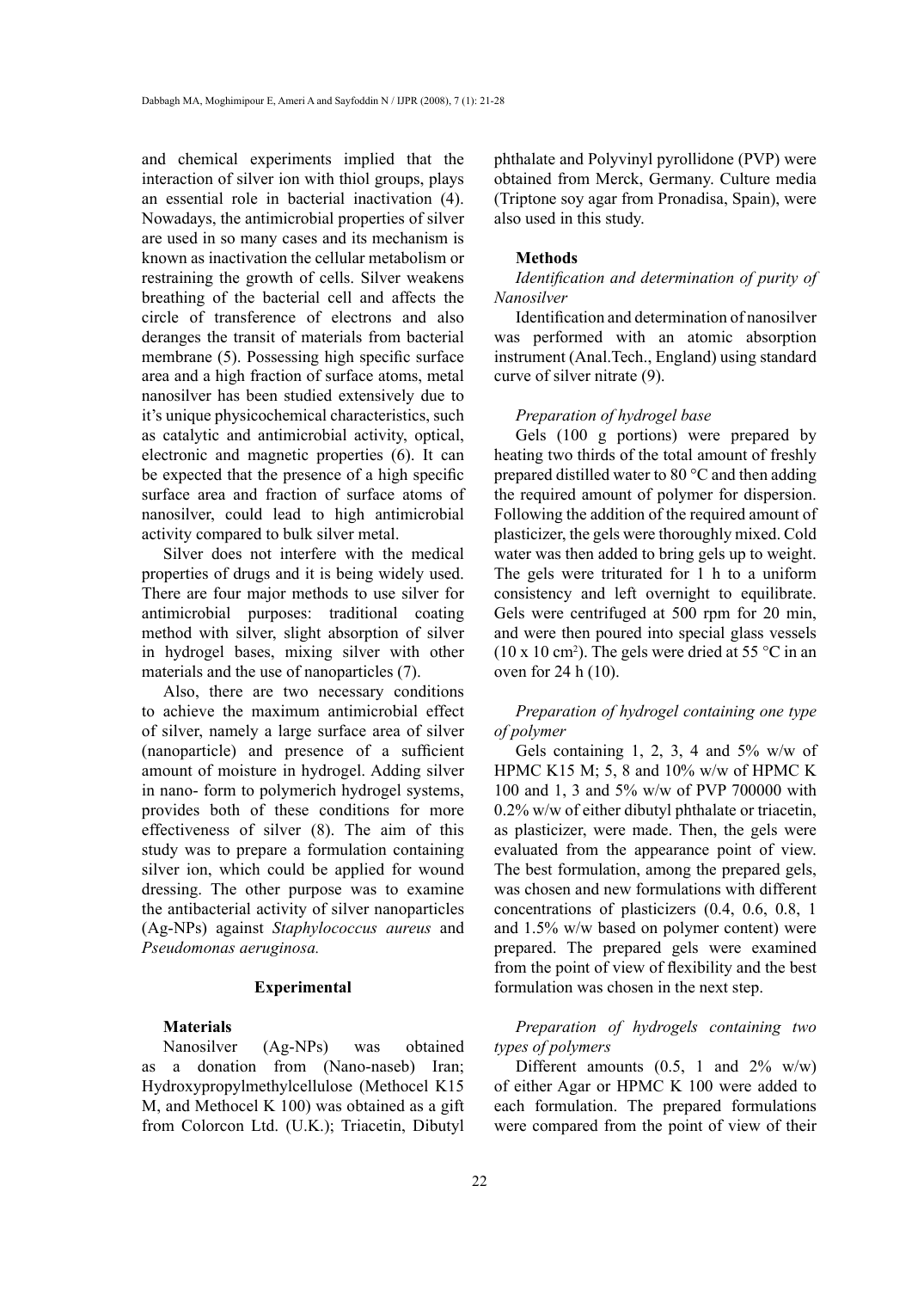appearance. Then, new formulations with different concentrations of plasticizers (0.4, and 0.8 w/w based on polymer content) were made. The prepared gels were examined from the point of view of flexibility and the best formulation was chosen.

# *Investigation of physicochemical properties of the prepared films*

## *Determination of film thickness*

Thickness of the prepared film was determined with a digital caliper. To accomplish this, thickness of 5 different parts of each film was measured and the mean was determined as the film thickness.

#### *Water vapor transition test*

A cylindrical dish with an internal diameter of 3.5 cm and a height of 2 cm was used. First, one cell was filled with 10 ml of distilled water, then covered with the prepared film completely, next weighed by an analytical balance, and finally placed in a desiccator containing calcium chloride. Another dish was chosen as th control, containing no water, and it's edge was covered with the film. After weighing, it was put in a desiccator. At different time intervals, (24, 48, 72 and 96 h), both dishes were taken out of the desiccator and re-weighed  $(\pm 0.00001)$ . At the end of the test, a curve of weight changes against time was drawn. The amount of water vapor transition from the prepared film was measured, using equation 1 (11).

$$
WVT = \frac{Wx}{tAP_0(RH_1-RH_2)}
$$
 (Equation 1)

In this equation, WVT is the water vapor transition.

W/t is the mass change (flux, g/h) resulted from the slope of profile of the mass change versus time, x is the thickness of the film used in the scale of mm. A is the area of the film in the scale of m<sup>2</sup>, which is equal to the surface of the dish.  $P_0$  is the vapor pressure of pure water vapor transition that is equal to 3.159 kpa at  $25^{\circ}$ C.  $(RH_1$ - $RH_2)$  is the relative humidity gradient of the inside and outside moisture contact of the examined dish.

*Swelling test*

The effect of different concentrations of plasticizer on the swelling indicator of the prepared films was studied. Dried films (1x1cm) were cut and submerged in water for 15 min. Then, the film was brought out, its surface was dried and weighed on a analytical balance. This process was repeated till the film was scattered. The indicator of the swelling was calculated, using equation 2.

$$
I_s(\%) = \frac{\text{Ws} - \text{Wd}}{\text{Wd}} \times 100 \qquad \text{(Equation 2)}
$$

In here, $I_s$ , is the swelling indicator (%),  $W_d$ , is the weight of dried polymer film before being immersed in water and  $W<sub>s</sub>$ , is the weight of film after swelling (11).

### *Determination of tensile strength*

Tensile strength was determined by the Zwick device. Prepared films  $(1 \times 5 \text{ cm})$ containing different concentrations of both kinds of plasticizers, Triacetin and Dibutyl phthalate, were cut and tested. First, the film was connected to the lower and the upper jaws of the device, then, one of the jaws was fixed and the other was moved at a speed of 10 mm per minute. This device determines the tensile strength and resistance of the film to the tearing point, based on the desired units (12).

# *Determination of the Minimum Inhibitory Concentration (MIC)*

To determine the MIC of the silver, the serial dilution method was used. Each of the twelve test tubes was filled with 1ml of the liquid nutrient broth medium. Into each of the test tubes number 1 and 2, one ml solution containing  $2000 \mu g/ml$  of silver was added and mixed thoroughly with the culture medium. In this case, the concentration of silver in each test tube was 1000 µg/ml.

Then, 1 ml of the content of test tube number 2 was added to test tube number 3 and mixed completely. This process was performed serially to test tube number 11. At the end, 1 ml content of test tube number 11 was discarded. Eventually, 0.1 ml of standard microbial suspensions (*Staphylococcus aureus* or *Pseudomonas*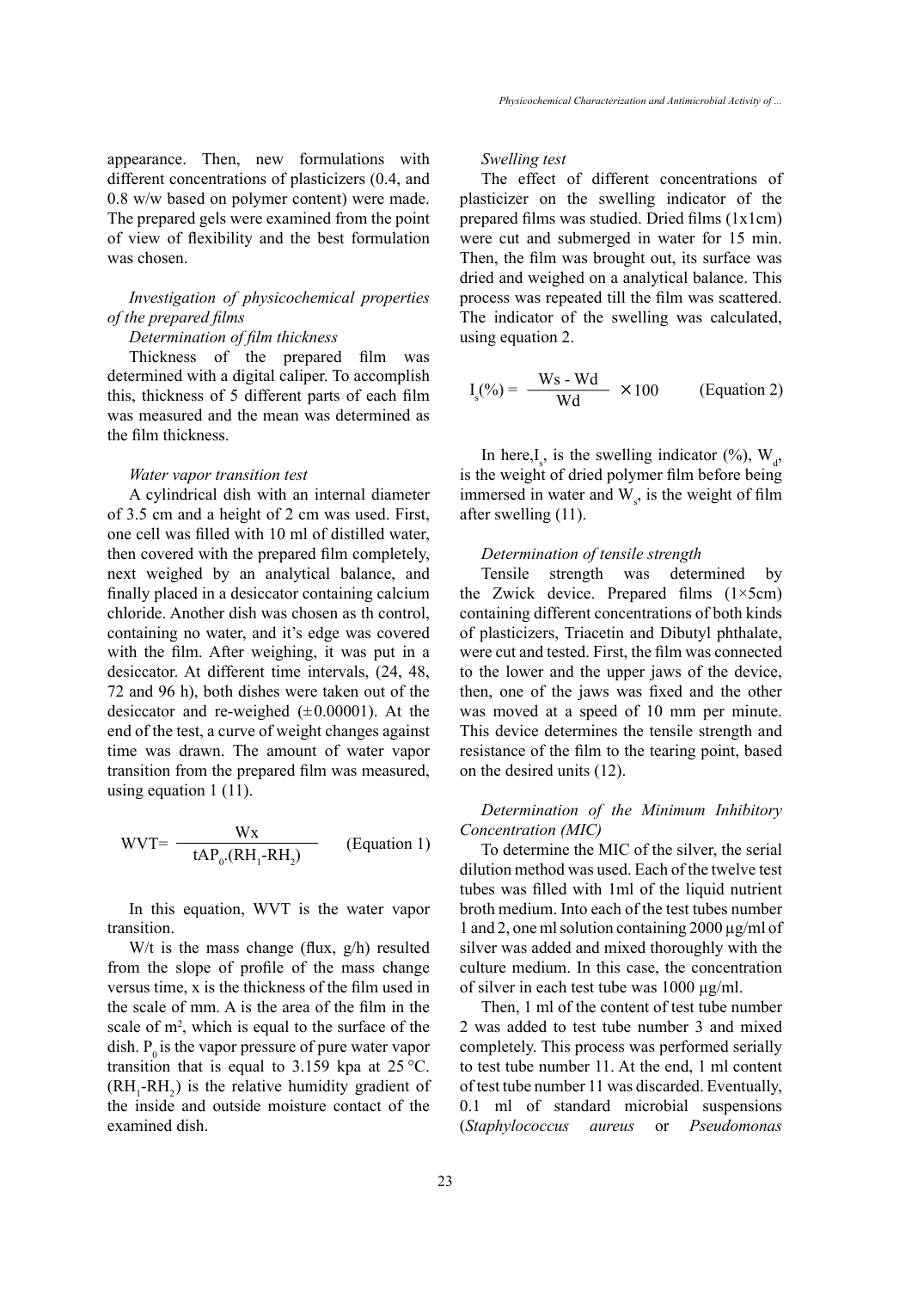*aeruginosa* containing 108 microorganism per ml), were added to test tubes number 2 to 12, and in order to have equal amounts of material in all the test tubes, 0.9 ml of test tube number 1 was discarded. The test tubes were incubated at 32- 35 °C for 24 h. Then, the microbial growth was studied by turbidimetric measurement, using a spectrophotometer (13).

## *Addition of nanosilver to hydrogel bases*

As mentioned previously (preparation of hydrogel base), suitable amounts of polymer was dispersed in water and after adding the plasticizer, different amounts of nanosilver were added to the bases and at the end, the final weight of each base was adjusted by the addition of distilled water. The prepared suspension was blended for 1 h with mechanical blender, and centrifuged at 500 rpm for 20 min. It was then placed in a refrigerator for 24 h, for the emergence of bubbles and polymer swelling. The final gel was poured into a glass mould and placed in an oven at 55 °C for 24 h. At the end, the films with different proportions of nanosilver (8, 4 and 2 mg/100 cm area) were examined for determination of the best silver content, resulting in a suitable antimicrobial effect in the prepared films (14, 15).

## *Anti-microbial adequacy test*

To determine the anti-microbial adequacy of the prepared films containing nanosilver, 100 µl of standard microbial suspensions of *Staphylococcus aureus* and *Pseudomonas aerugninosa*, were spread on the culture medium (triptone soy agar, TSA). Films (5×5 cm) containing silver (bandage) were cut and placed on the culture medium. In the other group no bandage was used. All the plates were placed at  $25\pm3$  °C for 24 h and then studied for bacterial growth (14).

### **Results and Discussion**

## *Determination of purity of nanosilver*

In order to determine the purity of nanosilver, solutions containing various concentrations of standard silver nitrate were prepared, and their absorption values were measured, using an atomic absorption spectrophotometer.

The obtained data were used for plotting the standard curve. Next, the absorption of the sample solutions containing nanosilver were determined. By using the standard curve, the purity of the sample solutions were found to be  $96.80 \% \pm 0.01$ .

# *Choosing the best hydrogel base containing one type of polymer*

All the prepared formulations were compared to each other, based on their visual properties (such as the amount of bubble), flexibility, and homogeneity in the dried gel. These properties were studied in order to choose the best gel, with the most acceptable appearance. Furthermore, a change in the percentage of various polymers or plasticizers, separately, justifies the influence of various ingredients on the final appearance of the hydrogel base.

Because of the high viscosity of the polymer HPMC K15M, the 5% polymer gel had a high visosity, in presence of each type of plasticizer. Hence the formulation containing 2% w/w of HPMC K15M, with 0.2% of plasticizer (triacetin or dibutyl phthalate), was chosen due of it's suitable viscosity and ease of transformance. In addition, after drying, it was separated easily form the bar and found to be flexible.

It's necessary to mention that a reduction of percentage in the polymer in the presence of a fixed percentage of plasticizer leads to an increase in the percentage of plasticizer, compared to the polymer, and with entering more plasticizer molecules between the polymer molecules, the flexibility of the film increases drastically. Furthermore, a reduction in viscosity leads to an easier emergence of bubbles, making the appearance of the product more attractive with less bubble.

In formulations made by the polymer HPMC K100, which is a polymer with a low viscosity grade, the final gel was thin and the polymer film was very narrow and fragile.

Since PVP has been used in wound healing by other researchers (8), it was selected for further investigation and the preparation of the film. But since PVP has a high viscosity, formulations made from it (even in  $1\%$  w/w) were too viscous and the obtained film was fragile, with no flexibility. Therefore, PVP was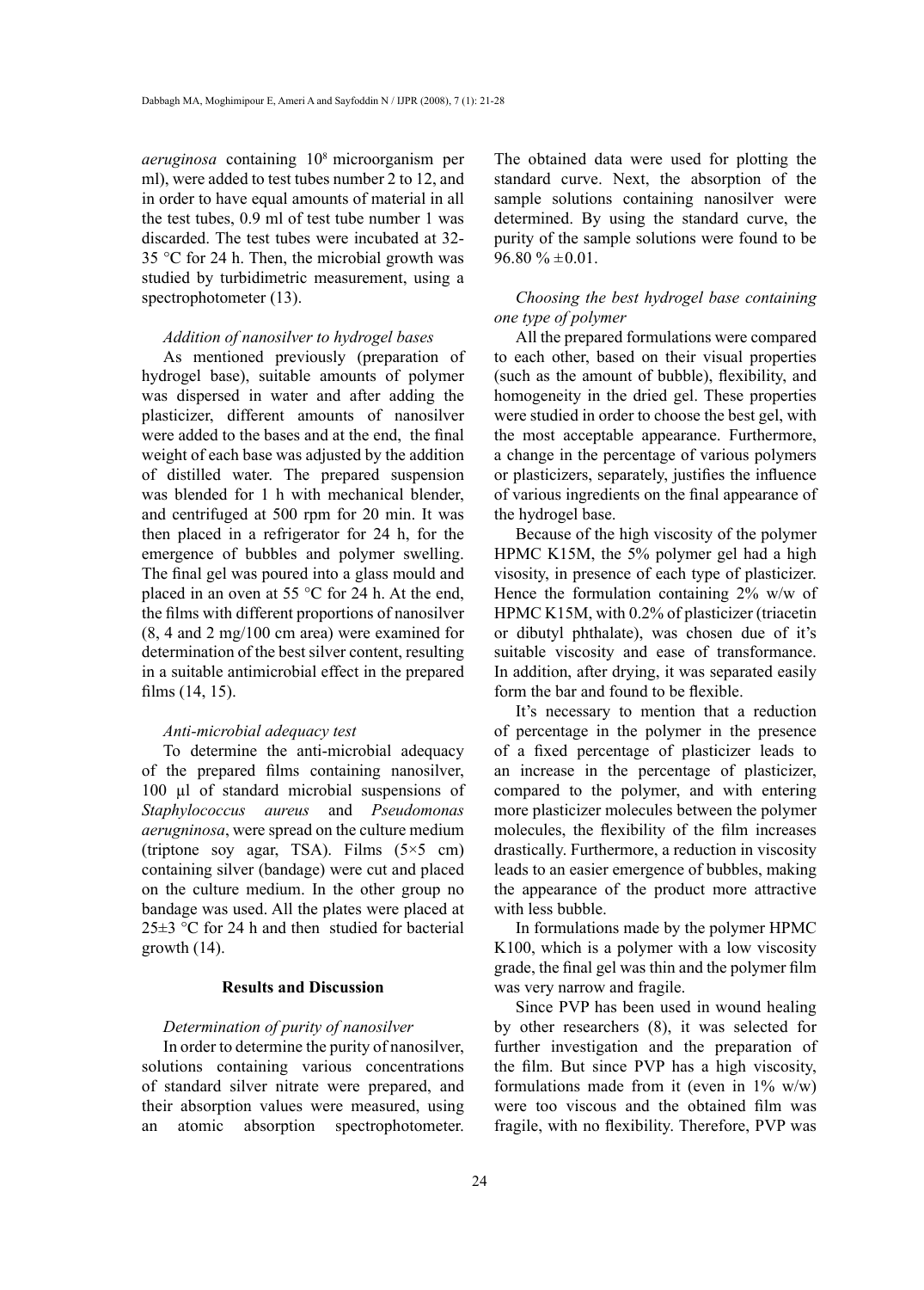omitted from this study.

In addition, for improving the flexibility of the prepared films, the best formulations were chosen and prepared with different percentages of plasticizer, in order to make new formulations. Formulations containing 2% HPMC K15M and 0.8% dibutyl phthalate or 1% triacetin had the best flexibility and the prepared film did not break on bending. Furthermore, no sign of bending was observed on the film.

# *Choosing the best hydrogel base containing two kinds of polymer*

Since a natural polymer has been used in the formulations of dressings like Aqua-gel® and KIK-gel® (16) and the resulting films reported to have high mechanical and elastic properties, therefore, agar was added to the best formulation obtained from the previous stage.

Addition of agar to the hydrogel base separated the phases of the gels and none of the plasticizers created a desirable formulation, from the point of view of appearance. Hence, a polymer with a low viscosity grade (HPMC K100) was chosen for inclusion within the hydrogel base, for further studies. The reason for choosing this polymer was based on some reports (10), stating that mixing two different cellulose polymers could have a synergistic effect on the viscosity and could improve their characteristics.

Addition of 0.5, 1, and  $2\%$  w/w of HPMC K100 to the hydrogel base containing 2% w/w of HPMC K15M was investigated. It was observed that in the case of  $0.5\%$  w/w of HPMC K100, the homogeneity and thickness of the final film increased to the desired level and an appropriate film flexibility was observed.

# *The effect of plasticizers on film thickness*

When the amount of plasticizer (triacetin or dibutyl phthalate) in the new formulations increased from 8 to 32% w/w, based on the polymer content, the film thickness increased from 0.051 to 0.110 (for triacetin), and 0.071 to 0.119 (for dibutyl phthalate), respectively. The thickness of the films made by the plasticizer dibutyl phthalate is greater than the films made by triacetin. This difference can be related to the higher molecular weight of dibutyl phthalate. Settling of the dibutyl phthalate molecules between the HPMC polymeric chains, could be a reason for the greater thickness of films containing this plasticizer (17).

# *The effect of plasticizers on water vapor transition from prepared films*

Table 1 shows the effect of different concentrations of plasticizers on water vapor transition from the prepared formulations. It was found that an, increase in the percentage of both types of plasticizers, raises the amount of water vapor transition and this is possibly because both plasticizers are hydrophilic (17). The plasticizer molecules present within the polymer particles absorb water, and on the other hand due to the presence of moisture absorbing materials in the desiccator, the water molecules come out of the other side of the film and are absorbed by the water absorbing material. Presence of a higher percentage of plasticizer between the polymer particles, makes the above mentioned process faster and the amount of water vapor transition would be greater. Since the goal of producing these films is to make dressing for wounds and considering the accomplished experiments, keeping the moisture on the surface of the injury

| <b>Table 1.</b> The effect of plasticizer content on water vapor transition (WVT) from the prepared films containing 2% w/w HPMC K15M, and |
|--------------------------------------------------------------------------------------------------------------------------------------------|
| $0.5\%$ HPMC K100 (n=3).                                                                                                                   |

| $T_{\rm H} = 10$ | <b>Amount of planticism</b><br>planticing themelon polymer contex (%) | Weight Industry<br>فارجنوه | وسنادتنا ومشا<br>⊶ | TУT<br><b>YIO'</b> | <b>WYT LOW</b><br>(mm) trickens (cm) |
|------------------|-----------------------------------------------------------------------|----------------------------|--------------------|--------------------|--------------------------------------|
| Dintyl<br>متقشر  | 8                                                                     | ю                          | <b>Contract</b>    | 1.114              | 31.575                               |
|                  | 16                                                                    | 30                         | n ma               | 175                | 31 L.H                               |
|                  | 11                                                                    | 40                         | <b>The St</b>      | Шŀ                 | 45.975                               |
| Trimation        | 8                                                                     | ю                          | TIME .             | 11                 | 33.739                               |
|                  | 16                                                                    | ю                          | L. K.              | 15%                | -1.550                               |
|                  | 11                                                                    | 40                         | U AL               | 1114               | Яm                                   |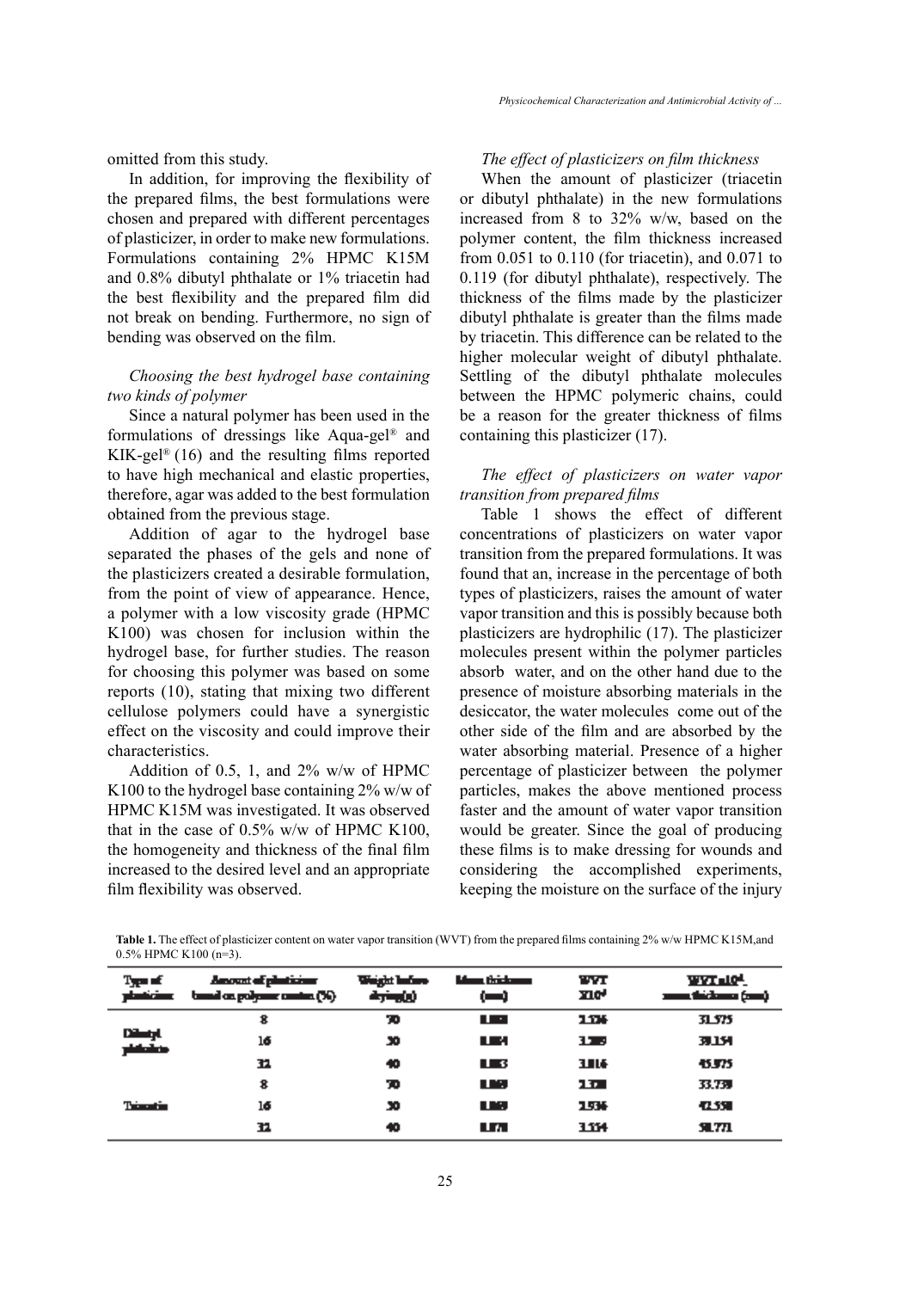**Table 2.**The effect of plasticizer content on swelling indicator of the prepared films containing 2% w/w HPMC K15M, and 0.5% HPMC K100 (n=3).

| $T_{\rm eff}$ of<br>وسنختلط | Annual of photoiour<br>tand as pilyaus costat (%) | March 19<br>w gand | 3D.<br><b>YIO+</b> | <b>The Contract of Service</b><br>V (m) | SD.<br>Х ПР |                |
|-----------------------------|---------------------------------------------------|--------------------|--------------------|-----------------------------------------|-------------|----------------|
| Dilatyl.<br>منقشر           |                                                   | 72                 | 4                  | 34.7                                    |             | 30 N N         |
|                             | 16                                                | u                  |                    | 47.5                                    | я           | 47.715         |
|                             | 垫                                                 | 10.2               | œ                  | 61.1                                    | ,           | 37. TI7        |
| Trimatic                    |                                                   | 63                 |                    | 41                                      | я           | 35 J 57        |
|                             | 16                                                | 69                 | D.B                | 45                                      | 44          | <b>551.708</b> |
|                             | 32                                                | 7.1                |                    | <b>11</b>                               | я           | 575.443        |

Wd: Weight of dried polymer befor being immersed in water; SD: Standard Deviation; Ws: Weight of film after swelling; I<sub>s</sub>: Swelling indicator.

increases the speed of healing. As a result, the ideal formulations for this goal are those with less water vapor transition, which can also maintain more moisture on the surface of the wound. Based on the results, films containing 8% w/w of plasticizers (based on polymer content) are more suitable for this goal.

# *The effect of plasticizers on swelling indicator of the prepared films*

Table 2 shows the effect of different percentages of both types of plasticizers on the chosen formulations. It was noted that as the concentration of dibutyl phthalate increased, the swelling indicator also increased. This increase in polymeric films containing dibutyl phthalate shows a significant difference, in comparison with triacetin. On the other hand, since the swelling indicator in films containing triacetin is generally higher, the swelling indicator at a concentration of 8% w/w, is more than the swelling indicator at a dibutyl phthalate concentration of 32%. It is possible that the greater hydrophilicity and water absorption ability of triacetin could help to scatters the film so fast, that is not desirable (17).

# *The effect of plasticizers on tensile strength of prepared films*

As could be seen in Table 3, with increasing the percentage of both types of plasticizers, the tensile strength of the prepared formulation will decrease. A greater decrease in tensile strength in formulations with triacetin is observed. Also, at a concentration of 8% w/w, of both plasticizers, the greatest resistance was observed. In the case of polymeric films made from hpmc, the most effective factor is linkage between monomers, since by increasing the percentage of plasticizer and their settlement between the polymer particles, the distance between the monomers will increase and this could reduce the linkage between monomers, leading to a reduction in tensile strength. Since increasing the dibutyl phthalate concentration has a lower effect on the tensile strength of the polymeric film, possibly by combining different percentages of both types of plasticizers in a polymeric film, a desirable

**Table 3.** The effect of plasticizers content on tensile strength of prepared film containing 2% w/w HPMC K15M, 0.5% HPMC K100  $(n=3)$ .

| $T_{\rm eff}$ of<br>planticians | Participan<br>band on polymer control (%) | حطا<br>Tanzik strangih. | łП, |
|---------------------------------|-------------------------------------------|-------------------------|-----|
| Dilatyl<br>platalau             | Е                                         | <b>53.134</b>           | 216 |
|                                 | 16                                        | 45.577                  | L31 |
|                                 | 32                                        | 41.311                  | 13  |
| <b>Trianglia</b>                |                                           | 111370                  | ш   |
|                                 | 16                                        | <b>36.LI-1</b>          | ш.  |
|                                 | 32.                                       | <b>XX</b>               | ш   |

SD: Standard Deviation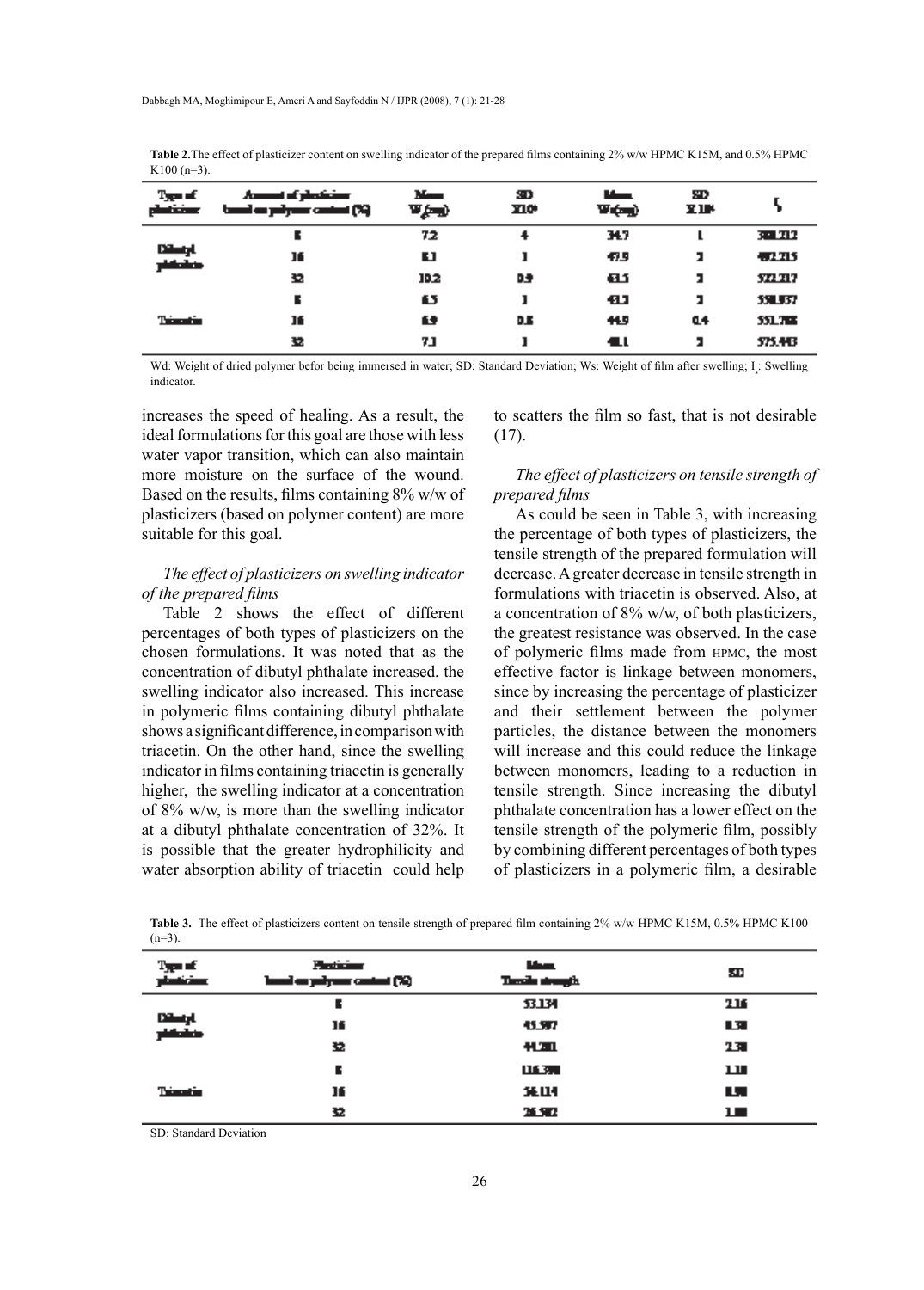percentage could be reached, giving a suitable flexibility, with a high tensile strength.

### *Determination of MIC of nanosilver*

As mentioned in the determination of MIC for nanosilver, 12 test tubes were used, containing a gradually reducing nanosilver content from 2000 µg/ml to less than 2 µg/ml. The MIC is the concentration of solution in a test tube with a concentration lower than that which could prevent the growth of microorganisms, and hence the solution remains clear. Hence, the first tube that changed turbidity, indicates the growth of microorganisms. The MIC was observed to be 15.625 µg/ml. Since the purity of nanosilver was 96.8%, therefore, the MIC of nanosilver solution was determined to be 15.12  $\mu$ g/ml.

The MIC of silver was reported to be 7.5 µg/ml for *pesuodomonas aueruginosa* and 12.5 µg /ml for *staphylococcus aureus*, respectively (2). Feng *et al*, (1) reported an MIC of 14.1 mg and 28.1 mg/1 of silver for *Escherichia coli* and *Candida albicans,* respectively. Results of the microbial adequacy test, in plates containing films with 4000 mg of nanosilver in 100 cm, showed no microbial growth .

#### *Adequacy of the prepared films*

Some silver formulations that now are being used worldwide, contain different proportions of silver in 100 cm<sup>2</sup>, include Aquacel-Ag<sup>®</sup>, Silvasorb® and Actisorb sivler 220® containing 8.3, 5.3 and 2.7 mg silver in 100 cm2 , respectively (18). The produced formulation contained 4 mg of silver in 100 cm<sup>2</sup>, which had the power to restrain the microbial growth. Regarding the mentioned points, the suggested formulation contains 2% HPMC K15M, 0.5% HPMC K100, 0.2% of the plasticizer dibutyl phthalate and 4 mg of nanosilver.

## **Conclusions**

In this study the "serial dilution method" was used to determine the MIC of nanosilver, on microorganisms such as *staphylococcus aureus*, and *Pseudomonas aeruginosa*. The MIC of nanosilver solution was 15.12  $\mu$ g/ml. Hydrogels containing nanosilver were prepared. For evaluation of the prepared films, different tests, including the determination of thickness and tensile strength, swelling and water vapor transition were performed. The finally chosen formulation contained 2% w/w HPMC K15M, 0.5% w/w HPMC K100 and 0.2% triacetin (as plasticizer). Various concentrations of nanosilver solutions were added to the selected formulation. The ultimate concentration of nanosilver (4 mg in an area of  $100 \text{ cm}^2$  or almost 1.5 g weight), which had the best antimicrobial effect in the hydrogel films was detected.

#### **References**

- Feng QL, Wu J, Chen GQ, Cui FZ, Kim TN and Kim (1) JO. A mechanistic study of the antibacterial effect of silver ions on *Esherichia coli* and *Staphylococcus aureus*. *J. Biomed. Materials Res.* (2000) 52: 662-668
- (2) Cho KH, Park JE, Osaka T and Park SG. The study of antimicrobial activity and preservative effects of nanosilver ingredient. *Electrochim. Acta* (2005) 51: 956-960
- (3) Grier N. Silver and its compounds. In: Block S. (ed.) *Disinfection, Sterilization and Preservation*. Lea and Febiger, Philadelphia (1983) 375
- Nelson DL and Cox MM. *Lehninger Principles of*  (4) *Biochemistry*. 4<sup>th</sup> ed. W. H. Freeman and Company, New York (2005) 1216
- Melaiye A and Youngs W. Silver and its application as (5) an antimicrobial agent. *Expert Opinion on Therapeutic Patents* (2005) 15: 125-130
- Atiyeh B, Costagliola M, Hayek S and Dibo S. Effect (6) of siliver on burn wound infection control and healing, Review of the literature. *Burns* (2007) 33: 139-148
- $(7)$  Silver S, Phung Le T and Silver G. Silver as biocides in burn and wound healing dressings and bacterial resistance to silver compounds. *J. Ind. Microbiol. Biotech.* (2006) 33: 627- 634
- $(8)$  Yu H, Xu X, Chen X, Lu T, Zhang P and Jing X. Preparation and antibacterial effect of PVA-PVA hydrogels containing silver nanoparticles. *J. App. Polymer Sci.* (2006) 103: 125-133
- The British Pharmacopoeia Commission. *British*  (9) *Pharmacopoeia*. The Commission, London (2002) A188
- (10) Dabbagh MA, Ford JL, Rubinstein MH, Hogan JE and Rajabi-Siahboomi AR. Release of propranolol hydrochloride from matrix tablets containing sodium carboxy methyl cellulose and hydroxyl propyl methyl cellulose. *Pharm. Dev. Tech.* (1999) 4: 313-324
- Akhgari A, Farahmand F, Afrasiabi Garekani H, (11) Sadeghi F and Vandamme TF. Permeability and swelling studies on free film containing inulin in combination with different polymethacrylates aimed for colonic drug delivery. *Eur. J. Pharm. Sci.* (2006) 28: 307-314
- $(12)$  Liu J and Robert OW. Properties of heat-humidity